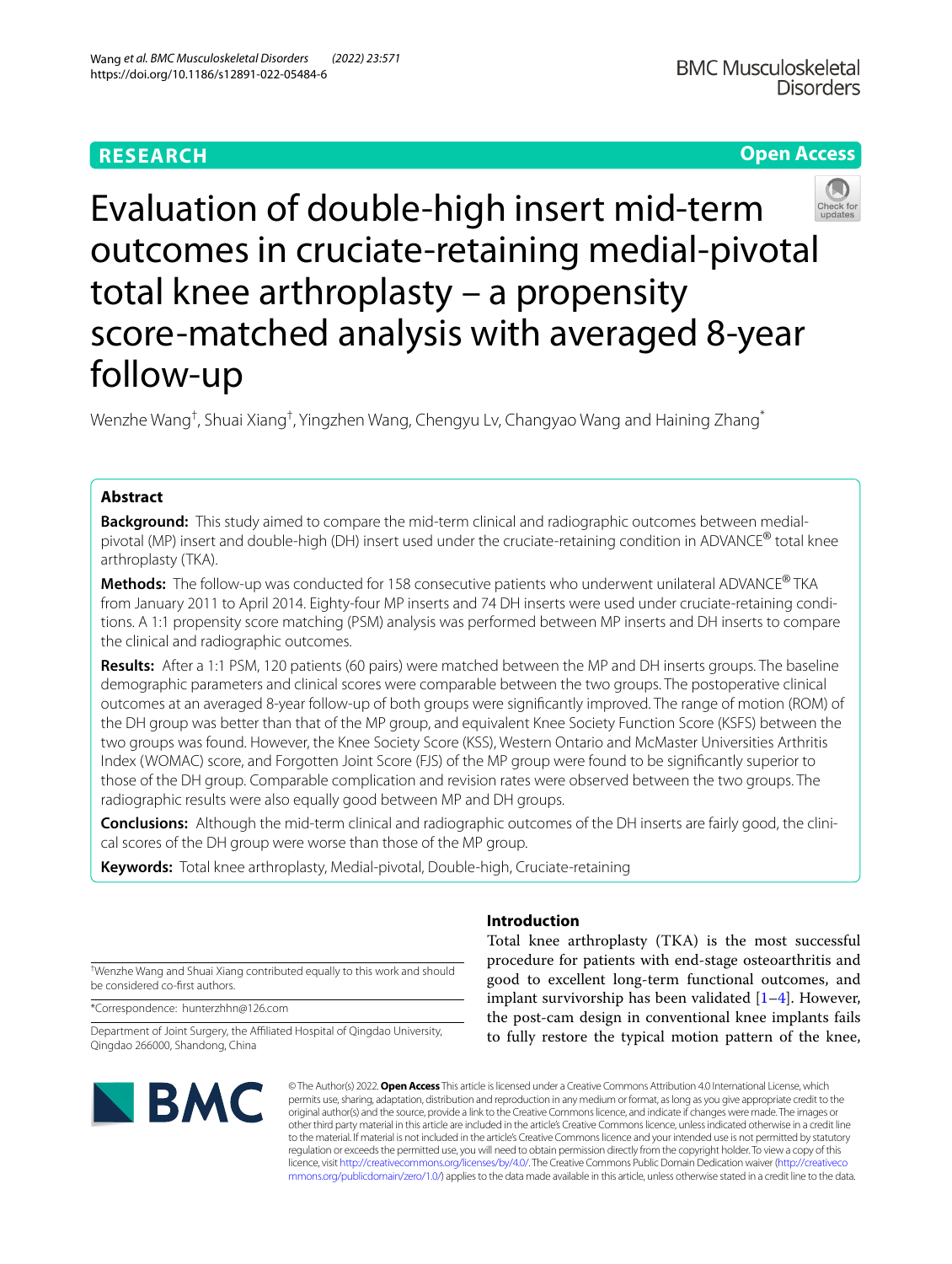leading to a "paradoxical anterior slide" of the femur during knee fexion, which has been considered to contribute to patients' dissatisfaction [\[5](#page-5-2)]. Physiologically, the medial-pivotal motion and femoral rollback are observed throughout the flexion motion, even in a deep flexion range [[6\]](#page-5-3). To achieve better function, the medial-pivotal (MP) concept has been emphasized during implant design.

ADVANCE® knee (Wright Medical Technology, Arlington, TN) is one of the earliest MP-designed implants and has been widely used in the past decade, presenting excellent clinical outcomes and survivorship [[7,](#page-5-4) [8](#page-5-5)]. During knee flexion, the medial ball-in-socket structure of the standard MP insert provides anterior-posterior stability instead of the post-cam system. Meanwhile, the arcuate groove of the lateral side allows the femoral rollback centered on the medial axis. With a congruent articular surface, the normal medialpivotal kinematics is better restored, and several studies have demonstrated decreased intercondylar stress and lessened polyethylene wear in this implant  $[9-12]$  $[9-12]$ . A double-high (DH) insert, which means "high stability, highfexion", is an alternative during clinical practice despite the standard MP insert. The posterior lip of the DH insert is 3mm lower than that of the standard MP insert, resulting in a posterior slope to facilitate the femoral rollback during knee fexion [[13](#page-6-2)].

But at present, there is little research on DH. In order to compare the mid-term clinical and radiographic outcomes between MP and DH inserts in cruciate-retaining ADVANCE® TKA, we conducted an average 8-year follow-up.

## **Materials and methods**

This study was approved by the review board of the Afliated Hospital of Qingdao University (QYFY QZLL 26921). The medical records of consecutive patients who underwent unilateral cruciate-retaining ADVANCE® (Wright Medical Technology, Arlington, TN) TKAs from January 2011 to June 2014 due to osteoarthritis were reviewed.

The standard of inclusion criteria: (1) primary total knee arthroplasty. (2) No previous knee surgery history before operation. (3) No other lower limb diseases and no history of trauma after operation.

According to the inclusion criteria, a total of 197 patients were identifed and invited to the outpatient department for the follow-up in June 2021. Thirty-nine patients were lost to follow-up, and the follow-up rate was 80.2%. Among the 158 patients available for analysis, standard MP insert was used in 84 patients, and DH insert in 74 patients.

For all patients undergoing joint replacement at our institution, preoperative functional outcomes were routinely recorded, including the range of motion (ROM), the Knee Society Score (KSS), the Knee Society Function Score (KSFS), and the Western Ontario and McMaster Universities Arthritis Index (WOMAC) score. Standing anteroposterior and lateral knee radiographs, as well as a weight-bearing full-length radiograph, were taken. Senior surgeons in our institution performed all TKA procedures, and a pneumatic tourniquet was applied throughout the procedure. A medial parapatellar approach was used during the operation to expose the knee, and the femoral osteotomy was performed through mechanical alignment technique and 3° of external rotation. An extramedullary guide was used to cut the proximal tibia after protecting the tibial insertion of the posterior cruciate ligament (PCL). After patella resurfaced, all components were fxed with bone cement. Either DH or MP inserts were used. Finally, a drainage tube was placed, and the incision was closed. The routine postoperative care includes intravenous cefuroxime administration to prevent infection, subcutaneous low-molecular-weight heparin to prevent venous thromboembolism (VTE), intravenous non-steroid antiinfammatory drugs (NSAIDs) followed by oral administration, and daily continuous passive motion.

The postoperative follow-up included a routine visit to the outpatient department at 6weeks and 1year postoperatively, as well as this fnal follow-up. Senior residents conducted all physical examinations and evaluated the clinical outcomes using the ROM, the KSS, the KSFS, and the WOMAC score. Self-reported outcomes were also evaluated using the Forgotten Joint Score (FJS). Radiographic results were read on a picture archiving and communication system (General Electric, Chicago, IL, USA) and measured using a mouse-point cursor and an automated computer calculator. Anteroposterior and lateral images of operated knee and standing anteroposterior images of lower limb at last follow-up were recorded. The femorotibial angle (FTA), hip-knee-ankle (HKA) angle and coronal position of the components, including anatomical medial proximal tibial angle (aMPTA) and anatomical lateral distal femoral angle (aLDFA), were measured. The posterior tibial slope (PTS) was also measured. The presence and location of radiolucent lines were also identifed. All measurements were done using the standard method reported by Park et al. [\[14](#page-6-3)] and Kim et al. [\[15\]](#page-6-4). A radiolucency less than 1mm was considered a physiological radiolucent line. A pathological radiolucent line was determined as a complete radiolucency of more than 1mm, indicating a possible implant loosening.

A 1:1 propensity score-matched analysis was then performed between the patients with MP and DH inserts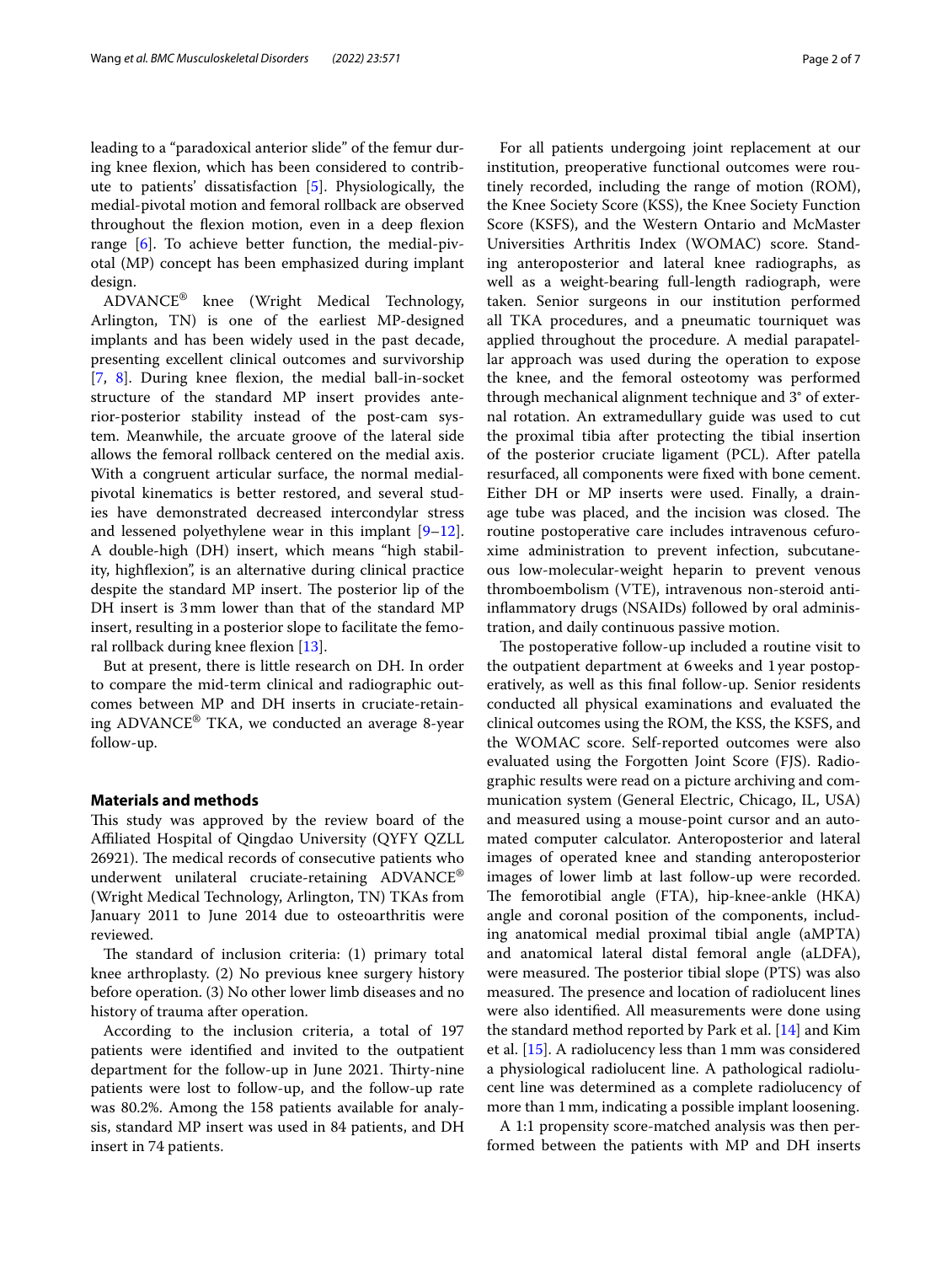to control selection bias and ensure covariate balance between the groups. The confounding variables, including age, body mass index (BMI), and baseline clinical scores such as KSS, KSFS, and WOMAC score, were matched using propensity score calculated by logistic regression. The propensity scores and standardized differences before and after matching were calculated and shown in Fig. [1](#page-2-0).

# **Statistical analysis**

Statistical analysis was done by Statistical Package for the Social Sciences 26.0 (SPSS Inc., Chicago, IL). Clinical data were presented as mean $\pm$ standard deviation (SD). The difference in continuous variables was compared using the student t-tests. Fisher exact test was used to determine the diference in categorical variables. *P* <0.05 was considered statistically signifcant.

## **Results**

After a 1:1 propensity score matching, the data of 120 patients (60 pairs) were analyzed. There was no statistical diference in demographic data including age, BMI, and gender ratio between DH and MP groups. The length of stay and follow-up period between the DH and MP groups were also comparable (Table [1\)](#page-3-0). Preoperatively, no signifcant diference was found in baseline WOMAC score  $(76.2 \pm 4.7 \text{ vs. } 75.9 \pm 6.6,$  $p = 0.740$ , KSS  $(23.4 \pm 7.1 \text{ vs. } 22.8 \pm 4.8, p = 0.587)$ , KSFS (31.9  $\pm$  12.3 vs. 32.6  $\pm$  14.4,  $p = 0.785$ ), and ROM  $(82.5 \pm 16.4 \text{ vs. } 84.0 \pm 12.9, p = 0.632, \text{ Table } 2).$  $(82.5 \pm 16.4 \text{ vs. } 84.0 \pm 12.9, p = 0.632, \text{ Table } 2).$  $(82.5 \pm 16.4 \text{ vs. } 84.0 \pm 12.9, p = 0.632, \text{ Table } 2).$  In both groups, signifcantly improved postoperative clinical outcomes were found (Table [2\)](#page-3-1). At the last follow-up, although the DH group ROM was signifcantly higher than the MP group's  $(111.0 \pm 10.5 \text{ vs. } 104.3 \pm 11.8,$  $p = 0.001$ , the KSS  $(82.9 \pm 11.7 \text{ vs. } 90.2 \pm 5.4,$  $p = 0.000$ ), WOMAC score  $(28.1 \pm 9.6 \text{ vs. } 11.6 \pm 13.4,$  $p=0.000$ ), and FJS (66.7  $\pm$  3.6 vs. 77.1  $\pm$  24.0, p = 0.000) were all in favor of MP group. The postoperative KSFS  $(73.7 \pm 12.7 \text{ vs. } 73.5 \pm 12.3, p = 0.942)$  was found to be equivalent between the two groups (Table [2](#page-3-1)).

The radiographic outcomes are displayed in Table [3](#page-3-2) and Fig. [2](#page-4-0). The preoperative FTA measured on anteroposterior image and the HKA measured on standing anteroposterior images of lower limb between DH and MP groups were not statistically diferent (FTA:  $-4.3^\circ \pm 6.6$  vs.  $-4.4^\circ \pm 7.2$ ,  $p = 0.632$ ; HKA:  $10^\circ \pm 4.2^\circ$ vs  $9.7^{\circ} \pm 4.5^{\circ}$ ,  $p = 0.770$ ). Postoperatively, the alignment of the lower limb was corrected in both groups. The FTA was  $3.9^{\circ} \pm 2.7^{\circ}$  and  $3.7^{\circ} \pm 3.5^{\circ}$  in DH and MP groups, respectively, without statistical signifcance  $(p = 0.589)$ , and the HKA was  $1.3^{\circ} \pm 2.4^{\circ}$  and  $1.5^{\circ} \pm 2.3^{\circ}$ in two groups, respectively, without statistical signifcance  $(p = 0.712)$ . The position of the femoral and tibial components in both groups was satisfactory, indicated by normal aLDFA  $(83.9^{\circ} \pm 2.2 \text{ vs. } 84.7^{\circ} \pm 2.2, p = 0.100)$ , aMPTA (88.3°  $\pm$  2.7 vs. 88.4°  $\pm$  2.3,  $p = 0.767$ ), and PTS  $(4.0^{\circ} \pm 6.2 \text{ vs. } 4.2^{\circ} \pm 5.8, p = 0.848)$ . No pathological radiolucent line was found in both groups (Table [3\)](#page-3-2).

Among the 60 pairs propensity matched patients, seven complications were recorded. There were three complications in the MP group (5%), including one case of continuous patellar clicking and two cases of anterior knee



<span id="page-2-0"></span>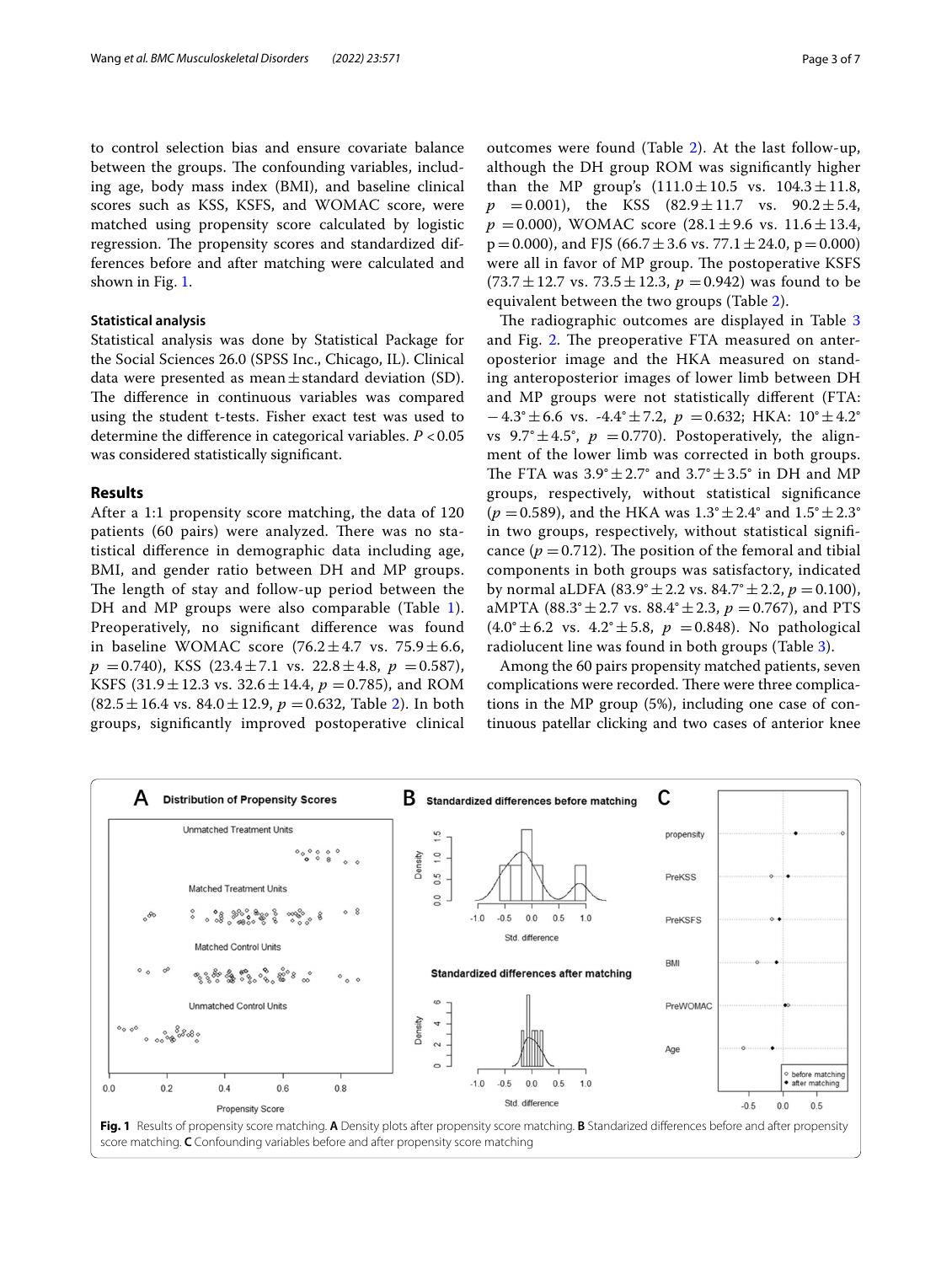pain. Four complications were found in the DH group (6.7%), including one case of continuous patellar clicking, two cases of anterior knee pain and one case of periprosthetic infection. The patient suffering periprosthetic infection underwent revision TKA and none of the other patients underwent reoperation. The complication and revision rates between the two groups lacked statistical signifcance (Table [4\)](#page-4-1).

# **Discussion**

The ADVANCE® knee system is one of the most widely applied medial-pivot (MP) knee implants worldwide which is characterized by the conformed medial ballsocket articulating interface  $[16]$  $[16]$ . This unique design diminishes the paradoxical anterior translation of the femur, and good to excellent long-term outcomes and implant survivorship have been reported [[17\]](#page-6-6). Two types of the tibial insert have been designed for ADVANCE® knee and can be exchanged on the same tibial tray. Compared to the conventional MP insert, the anterior and posterior lips of the DH insert are decreased by 1 mm and 3 mm, respectively, forming a path for femoral rollback and aiming to achieve better flexion. In this study, the postoperative clinical outcomes of both groups were signifcantly improved. And a better ROM was found in DH group than MP group, but in KSS, WOMAC and FJS, the MP group was superior to the DH group.

DH insert is not widely used in clinic and investigation on the clinical and radiographic outcomes of DH insert is rare. There has only been one published research investigating its clinical application. A comparison between MP and DH inserts was conducted by Ishida et al. in cruciate-sacrifcing TKA, including 20 knees in each group. After a mean 4-year follow-up, they found that the KSS, KSFS, and University of California, Los Angeles (UCLA) activity scores between the DH and MP groups were not signifcantly diferent. However, the KSS of the MP group was four points higher. Meanwhile, the DH group presented better ROM and knee flexion, but significance was still not found [[18](#page-6-7)].

## <span id="page-3-0"></span>**Table 1** Demographics information

| <b>Parameters</b>            | DH group                  | <b>MP</b> group            | P value |
|------------------------------|---------------------------|----------------------------|---------|
| Age (year)                   | $65.4 + 6.8$              | $66.4 + 7.2$               | 0.421   |
| Male (%)                     | 20.0%                     | 10.0%                      | 0.132   |
| BMI ( $kg/m2$ )              | $76.9 + 3.6$              | $27.2 + 3.2$               | 0.600   |
| Follow-up (Range,<br>Year)   | $8.6 \pm 0.7(7.0 - 10.2)$ | $8.5 \pm 1.1 (7.0 - 10.2)$ | 0.812   |
| Length of stay (LOS,<br>Day) | $10.7 + 8.4$              | $10.0 + 3.5$               | 0.603   |

<span id="page-3-1"></span>

|       |  | Table 2 Mid-term clinical outcomes between PS group and CR |  |  |  |
|-------|--|------------------------------------------------------------|--|--|--|
| group |  |                                                            |  |  |  |

| <b>Parameters</b>   | DH group         | MP group         | P value |
|---------------------|------------------|------------------|---------|
| Preoperative WOMAC  | $76.2 \pm 4.7$   | $75.9 + 6.6$     | N.S.    |
| Postoperative WOMAC | $78.1 + 9.6$     | $11.6 + 13.4$    | 0.000   |
| P value             | 0.000            | 0.000            |         |
| Preoperative KSS    | $73.4 + 7.1$     | $72.8 + 4.8$     | N.S.    |
| Postoperative KSS   | $82.9 \pm 11.7$  | $90.2 \pm 5.4$   | 0.000   |
| P value             | 0.000            | 0.000            |         |
| Preoperative KSFS   | $31.9 \pm 12.3$  | $32.6 + 14.4$    | N.S.    |
| Postoperative KSFS  | $73.7 + 12.7$    | $73.5 + 12.3$    | N.S.    |
| P value             | 0.000            | 0.000            |         |
| Preoperative ROM    | $82.5 + 16.4$    | $84.0 + 12.9$    | N.S.    |
| Postoperative ROM   | $111.0 \pm 10.5$ | $104.3 \pm 11.8$ | 0.001   |
| P value             | 0.000            | 0.000            |         |
| <b>FIS</b>          | $66.7 \pm 3.6$   | $77.1 \pm 24.0$  | 0.000   |

The main differences between Ishida's research and this are the mean follow-up (4years vs 8years,), surgical methods (cruciate-sacrifcing TKA vs cruciate-retaining TKA), research methods (prospective randomized controlled trial vs retrospective propensity score-matched analysis), sample size (40 vs 120) and some of the research results, as above. One of the reasons for the diferent results may be that this study have a larger sample size and longer follow-up. The more important reason for the diference in ROM comes from the diferent treatment of PCL. Resecting PCL allows a larger fexion-gap and facilitates the femoral rollback cand fexion motion in the MP inserts. So the DH inserts did not show an advantage in ROM in cruciate-sacrificing TKA. Therefore the DH inserts are more suitable for cruciate-retaining TKA than cruciate-sacrifcing TKA.

To some extent, this results partly agreed with the results of Ishida et al. Comparable KSFS and radiographic

<span id="page-3-2"></span>

|  | Table 3 Radiographic Results |  |
|--|------------------------------|--|
|--|------------------------------|--|

| <b>Parameters</b>                | DH group     | MP group     | P value |
|----------------------------------|--------------|--------------|---------|
| Femorotibial angle (degrees)     |              |              |         |
| Preoperative                     | $-4.3 + 6.6$ | $-4.3 + 7.2$ | N.S.    |
| Final follow-up                  | $3.9 + 2.7$  | $3.7 + 3.5$  | N.S.    |
| Hip-Knee-ankle angle (degrees)   |              |              |         |
| Preoperative                     | $10 + 4.2$   | $9.7 + 4.5$  | N.S.    |
| Final follow-up                  | $1.3 + 2.4$  | $1.5 + 2.3$  | N.S.    |
| aLDFA (degrees)                  | $83.9 + 2.2$ | $84.7 + 2.2$ | N.S.    |
| aMPTA (degrees)                  | $88.3 + 2.7$ | $88.4 + 2.3$ | N.S.    |
| Posterior tibial slope (degrees) | $4.0 + 6.2$  | $4.2 + 5.8$  | N S.    |
| Radiolucent line <1 mm           | 4(6.7%)      | $3(5.0\%)$   | N.S.    |
| Radiolucent line > 1 mm          | 0            | $\Omega$     | N.S.    |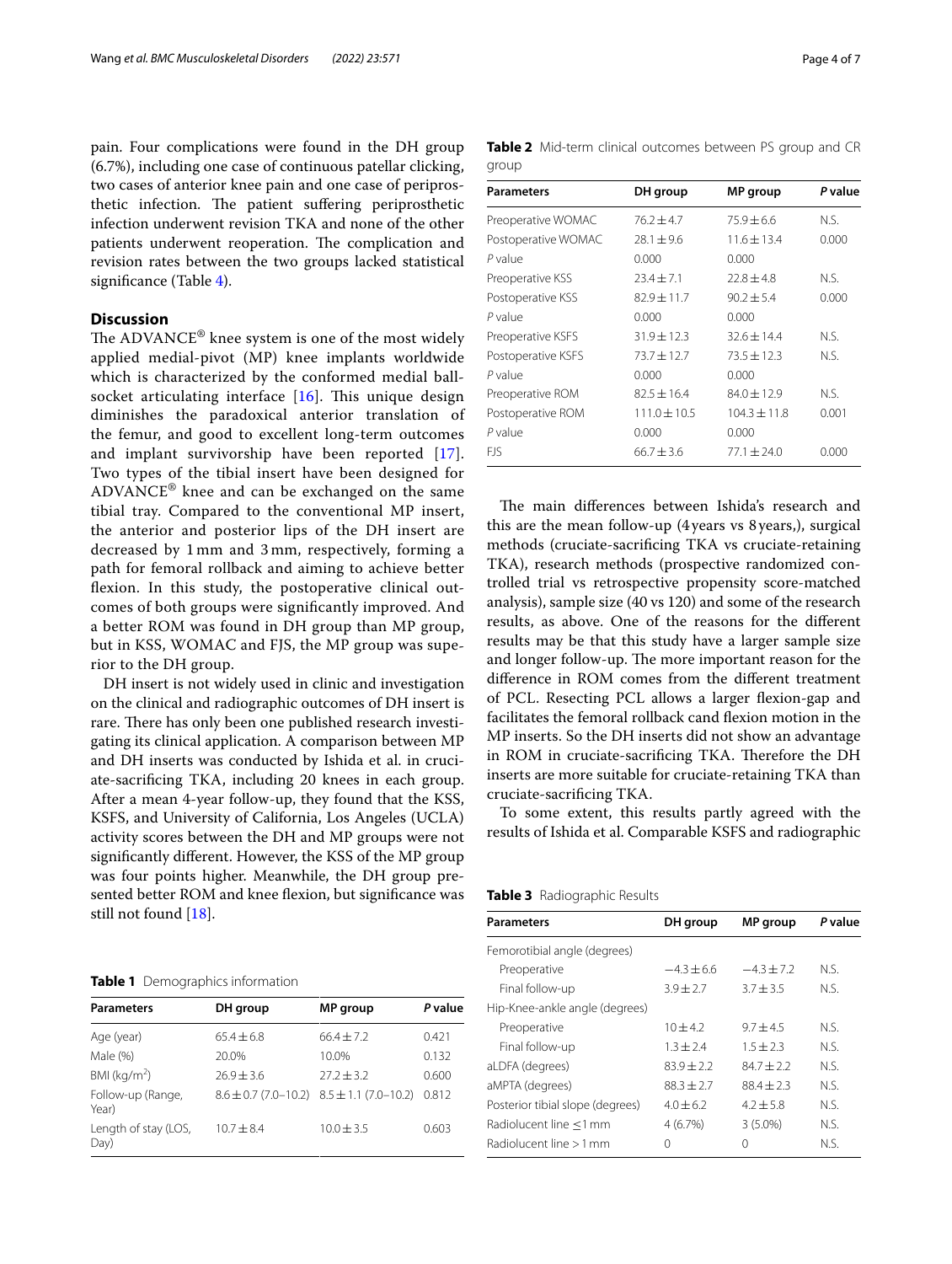

<span id="page-4-1"></span><span id="page-4-0"></span>

| <b>Table 4</b> Overall complications |  |  |
|--------------------------------------|--|--|
|--------------------------------------|--|--|

| <b>Complications</b>                  | DH group $(n=60)$ | MP group $(n=60)$ | P value |
|---------------------------------------|-------------------|-------------------|---------|
| Infection                             |                   |                   |         |
| Complications of patellofemoral joint |                   |                   |         |
| Continuous patellar clicking          |                   |                   |         |
| Anterior knee pain                    |                   |                   |         |
| <b>Total</b>                          | 4(6.7%)           | $3(5.0\%)$        | 1.00    |
| <b>Revisions</b>                      | 1(1.7%)           | 0                 | 1.00    |

results between the two groups, superior KSS of MP group and better ROM of DH group were observed. However, compared with that of the DH group, the KSS of the MP group was seven points higher, and the ROM was 10° worse, both with statistical signifcance.

The FTA of the DH and MP groups was averaged 3.9° and 3.7°, and the HKA was averaged 1.3° and 1.5°, respectively. According to previous studies, the alignment was considered varus when the FTA was less than 2.4°-4° [[15,](#page-6-4) [19](#page-6-8), [20](#page-6-9)], and the alignment was considered neutral when the HKA was in the range of  $-3^\circ$  to 3°  $[14]$  $[14]$  $[14]$ . The results indicated that both groups had good alignment neutrality, which is important to implant survivorship. The coronal and the sagittal positions of the implant were also measured, and the results showed that the aLDFA, aMPTA, and PTS were all equally good between the two groups. With the similar PTS, a 3 mm reduction in posterior lip of DH insert increases the flexion gap. Thus, the better ROM of the DH group is reasonable. When referring to signifcantly worse KSS, WOMAC score, and FJS of DH group, it is reasonable to question whether this increased posterior slope of DH insert might cause knee instability. However, no patient complained of unstable knee as a complication.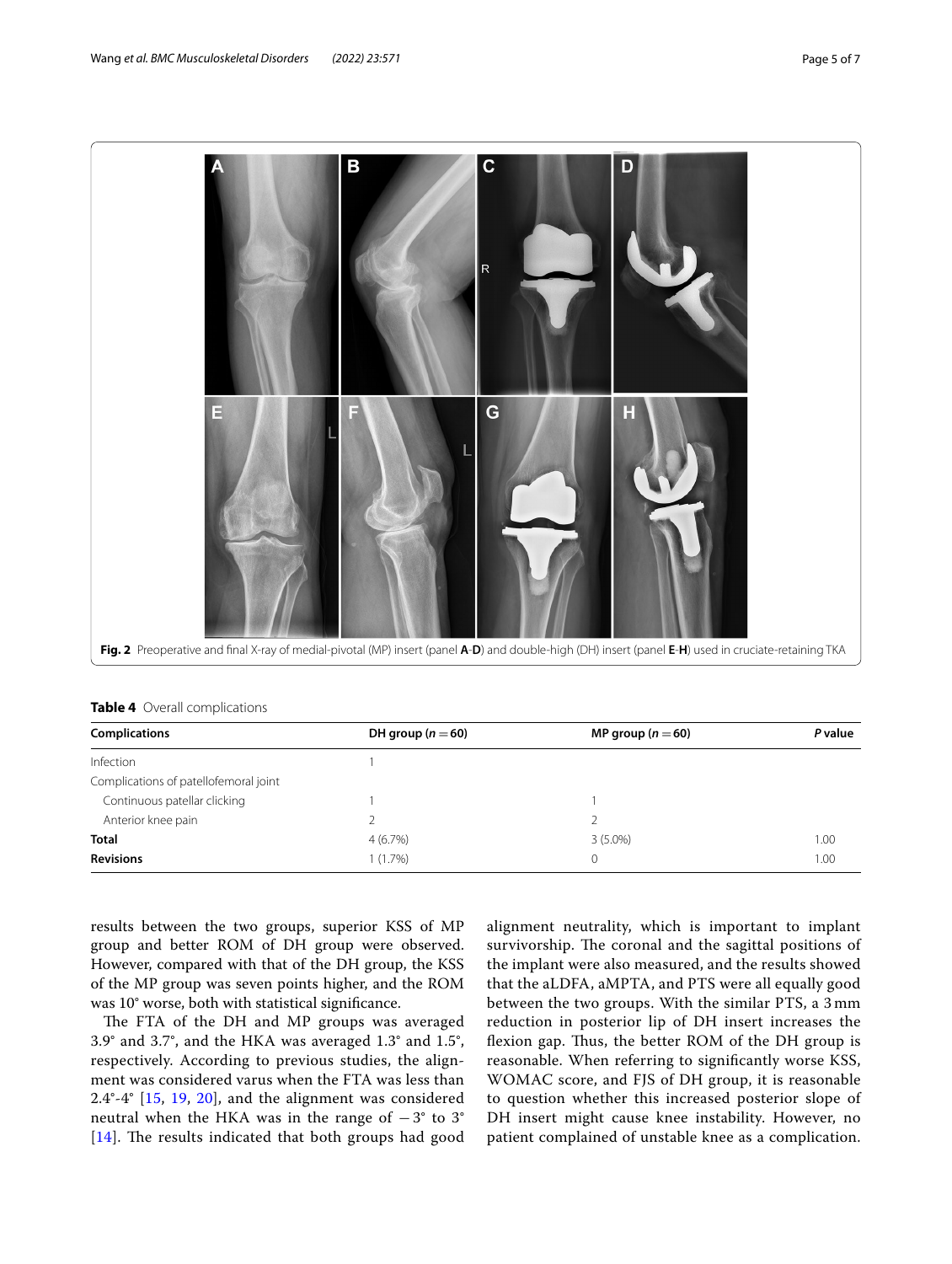In a previous research about the suitability of the DH insert for the cruciate-retaining procedure, Omori et al. specifcally investigated the infuence of diferent geometry of DH and MP insert on knee kinematics [[13](#page-6-2)]. According to their results, a similar motion pattern was observed between MP and DH inserts under cruciate-retaining conditions. Both inserts failed to reproduce medial-pivotal motion but did have bicondylar femoral rollback. However, under the cruciate-sacrifcing condition, although medial-pivotal kinematics were confrmed, paradoxical anterior translation of the lateral compartment was also observed from 0° to 60° of knee fexion, indicating that DH insert might not be suitable for cruciate-sacrificing procedures. Thus, There may be some minor problems in the DH design, leading to worse mid-term clinical outcomes than the MP insert. And this might be the reason why DH insert is not widely used. This study also reported that the mid-term clinical outcomes of DH insert in this study are relatively good for most patients, but some modifcations are needed to get better results.

This study provided the first report on comparing clinical outcomes between DH insert and MP inserts in cruciate-retaining ADVANCE® TKA with the longest follow-up period, and the largest number of patients included. However, this study had several limitations. Firstly, the follow-up time and sample size of this study may not be enough for the verifcation of some of the research results. And this was a single-center study which might compromise the generalizability. Secondly, although we attempt to avoid bias through propensity score matching, the retrospective design of this study inevitably led to bias during data analysis. However, since 2015, the DH insert was unavailable, and the cruciatesacrifcing procedure was predominantly performed using the MP insert in our institution. Thus, we could not carry out a prospective study. Prospective RCT with larger sample size and longer follow-up are needed in the future.

# **Conclusion**

In this averaged 8-year follow-up, both MP and DH inserts presented good mid-term clinical outcomes in cruciate-retaining TKA, with low complication and revision rates. However, we found MP insert was superior to DH insert in clinical outcomes through a propensity score matching analysis, including KSS, WOMAC score, and FJS.

#### **Abbreviations**

MP: Medial-pivotal; DH: Double-high; TKA: Total knee arthroplasty; PSM: Propensity score matching; ROM: Range of motion; KSFS: Knee Society Function Score; KSS: Knee Society Score; WOMAC: Western Ontario and McMaster Universities Arthritis Index; FJS: Forgotten Joint Score; PCL: Posterior cruciate ligament; VTE: Venous thromboembolism; NSAIDs: Non-steroid anti-infammatory drugs; FTA: Femorotibial angle; aMPTA: Anatomical medial proximal tibial angle; aLDFA: Anatomical lateral distal femoral angle; PTS: Posterior tibial slope.

#### **Acknowledgements**

Not applicable.

#### **Code availability**

None.

#### **Authors' contributions**

SX and WZW performed the analysis, SX write the paper, WZW, CYL and CYW collected the data and participated in writing and revising the paper, YZW and HNZ performed TKA procedures, WZW revised the paper. HNZ designed the whole study. The author(s) read and approved the fnal manuscript.

#### **Funding**

This research is funded by the National Natural Science Foundation of China (No. 81672197), the Youth Program of National Natural Science Foundation of China (No. 82002349) and the Youth Program of Natural Science Foundation of Shandong Province (ZR2020QH079). The funder played an important role in the design of the study, data collection and analysis, interpretation of data, and in writing the manuscript.

#### **Availability of data and materials**

None.

#### **Declarations**

#### **Ethical approval statement and consent to participate**

This study was approved by the review board of the Affiliated Hospital of Qingdao University (QYFY QZLL 26921) and was carried out in accordance with the Declaration of Helsinki. Informed consent was obtained from all individual participants included in the study.

#### **Consent for publication**

Not applicable.

#### **Competing interests**

All authors promise that there is no confict of interest to disclose.

Received: 16 September 2021 Accepted: 23 May 2022 Published online: 14 June 2022

### **References**

- <span id="page-5-0"></span>1. Dixon MC, et al. Modular fxed-bearing total knee arthroplasty with retention of the posterior cruciate ligament. A study of patients followed for a minimum of ffteen years. J Bone Joint Surg Am. 2005;87(3):598–603.
- 2. Papasoulis E, Karachalios T. A 13- to 16-year clinical and radiological outcome study of the genesis II cruciate retaining total knee arthroplasty with an oxidised zirconium femoral component. Knee. 2019;26(2):492–9.
- 3. Kremers HM, et al. Comparative survivorship of diferent Tibial designs in primary Total knee arthroplasty. J Bone Joint Surg Am. 2014;96(14):e121.
- <span id="page-5-1"></span>4. Wylde V, et al. Patient-reported outcomes after fxed- versus mobilebearing total knee replacement: a multi-Centre randomised controlled trial using the Kinemax total knee replacement. J Bone Joint Surg (Br). 2008;90(9):1172–9.
- <span id="page-5-2"></span>5. Schmidt R, et al. Fluoroscopic analyses of cruciate-retaining and medial pivot knee implants. Clin Orthop Relat Res. 2003;410:139–47.
- <span id="page-5-3"></span>6. Nakagawa S, et al. Tibiofemoral movement 3: full fexion in the living knee studied by MRI. J Bone Joint Surg (Br). 2000;82(8):1199–200.
- <span id="page-5-4"></span>7. Karachalios T, et al. An 11- to 15-year clinical outcome study of the Advance medial pivot total knee arthroplasty: pivot knee arthroplasty. Bone Joint J. 2016;98-B(8):1050–5.
- <span id="page-5-5"></span>8. Castellarin G, Pianigiani S, Innocenti B. Asymmetric polyethylene inserts promote favorable kinematics and better clinical outcome compared to